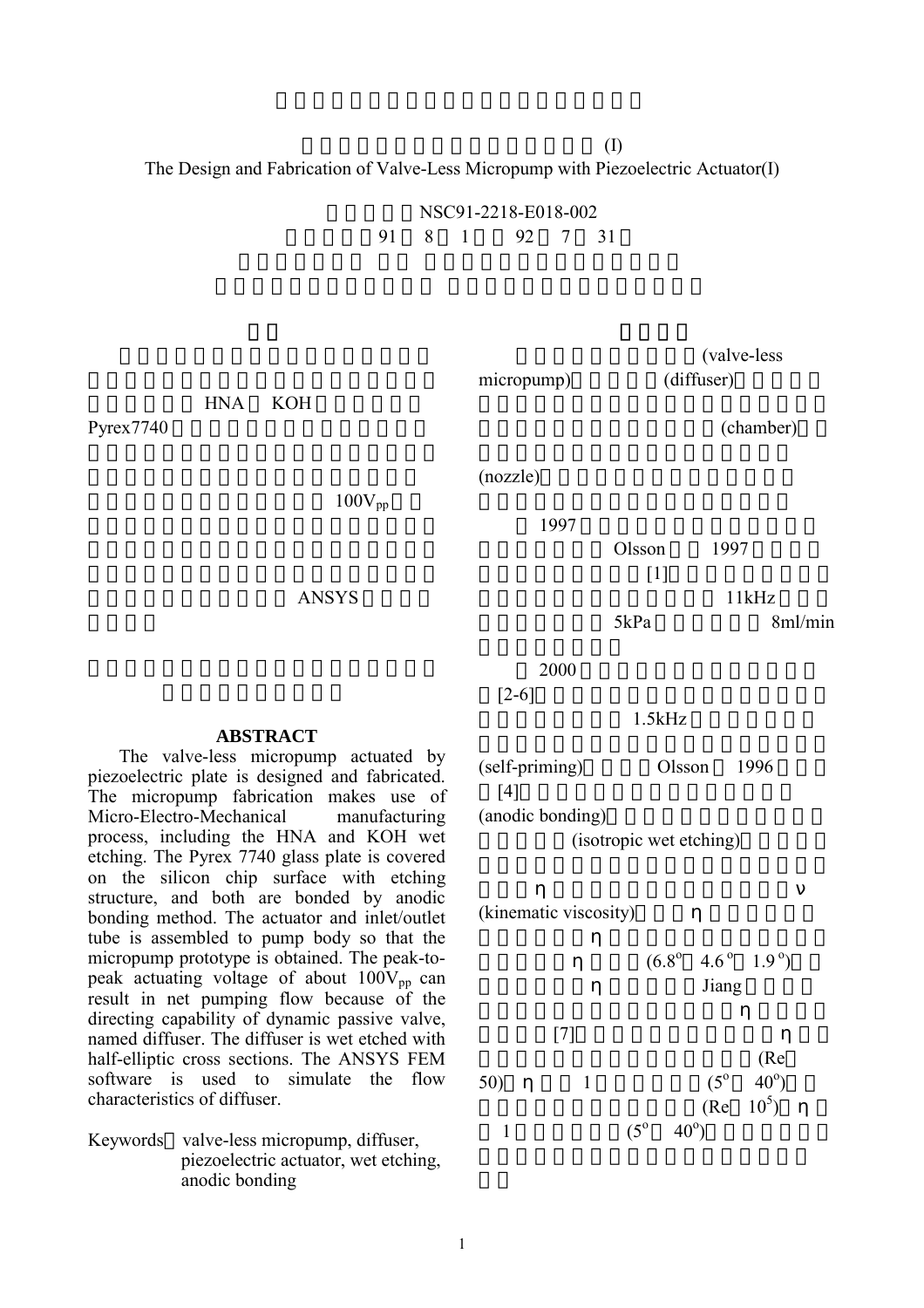| Olsson                                           | $2000\,$<br>[8]                             |                      |                                                                                                     |                                                                                   |
|--------------------------------------------------|---------------------------------------------|----------------------|-----------------------------------------------------------------------------------------------------|-----------------------------------------------------------------------------------|
| (ANSYS)                                          | $(7^{\circ}$ 9.8 $^{\circ}$ 13 $^{\circ}$ ) |                      |                                                                                                     |                                                                                   |
|                                                  |                                             |                      | 2.1.1                                                                                               |                                                                                   |
| 400)                                             |                                             | (Re                  | (diaphragm)                                                                                         |                                                                                   |
| $(10^{\circ})$<br>[5,8]                          | $(70^{\circ})$                              | ANSYS                | 2(b)                                                                                                | $\sqrt{2}$                                                                        |
|                                                  |                                             |                      | 2(c)                                                                                                |                                                                                   |
|                                                  |                                             |                      | 2.1.2<br>3                                                                                          |                                                                                   |
|                                                  | <b>ANSYS</b>                                |                      | $h_d = \xi_d (V_t^2 / 2g)$                                                                          | $h_d$                                                                             |
|                                                  | <b>HNA</b>                                  | $\operatorname{KOH}$ | $\xi_d$<br>$h_d=h_{di}+h_{dp}+h_{do} \hspace{0.2in} \xi_d=\xi_{di}+\xi_{dp}+\xi_{do}$<br>$\xi_{di}$ |                                                                                   |
| ANSYS<br>$(\ )$<br>$\mathbf{1}$                  |                                             |                      | $\xi_{di}$<br>$0.05\,$<br>$\xi_{\rm do}$                                                            | 0.2                                                                               |
|                                                  |                                             |                      | $(V_e^2/2g)$<br>$h_{do} = \xi_{do}(V_t^2/2g)$                                                       | $h_{do} = (V_e^2/2g)$<br>$\xi_{do} = (V_e / V_t)^2$<br>$\xi_{do} = (A_t / A_e)^2$ |
| <b>KOH</b>                                       | $\operatorname{HNA}$                        |                      | $\xi_{\rm do} = (W_t / W_e)^2$                                                                      | $\xi_{do} = (W_t/$                                                                |
| $\mathbf{1}$<br><b>Pyrex 7740</b><br>$500 \mu m$ | $\overline{4}$<br>$\overline{4}$            |                      | $W_e)^4$<br><b>ANSYS</b><br>$\xi_{dp}$<br>$C_p$                                                     | $\xi_{dp}$ =1-C <sub>p</sub> - $\xi_{do}$                                         |
| <b>LPCVD</b>                                     | <b>HNA</b>                                  | <b>KOH</b>           | $C_p = (\Delta P/\rho g)/(V_t^2/2g)$                                                                |                                                                                   |
| 2.1<br><b>ANSYS</b>                              | $(\ )$                                      |                      | $h_n = \xi_n (V_t^2 / 2g)$<br>$\xi_n = \xi_{ni} + \xi_{np} + \xi_{no}$<br>$\xi_{ni}+\xi_{np}$       | $\xi_n$<br>$h_n$<br>$h_n=h_{ni}+h_{np}+h_{no}$<br><b>ANSYS</b><br>$\xi_{\rm no}$  |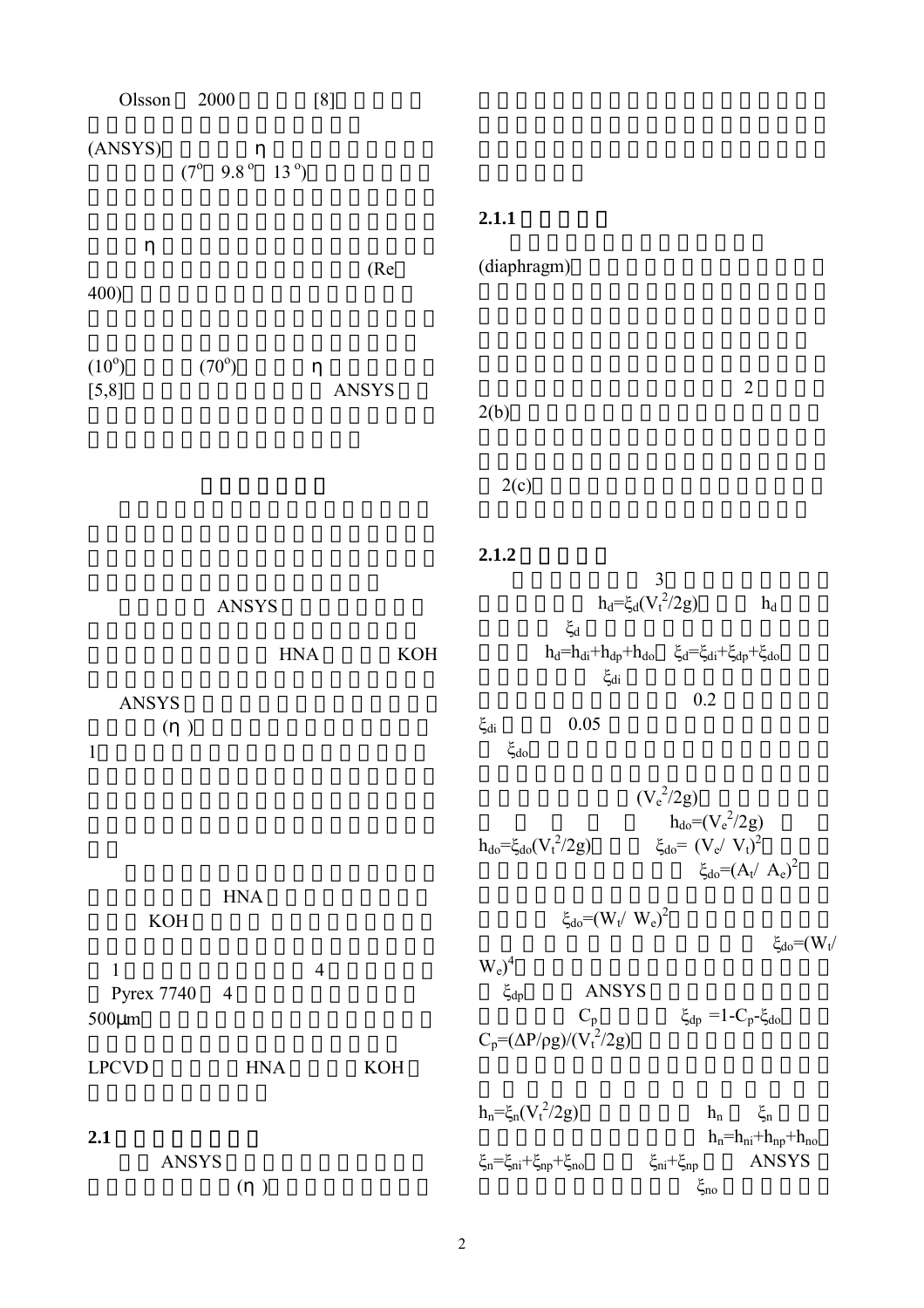|                                                                                        | $Si4 +4OH$ $SiO2+H2$<br>(2)                                                                                         |
|----------------------------------------------------------------------------------------|---------------------------------------------------------------------------------------------------------------------|
| $(V_t^2/2g)$                                                                           | $Si+HNO3+6HF$ $H2SiF6+HNO2+H2O+H2$ (3)                                                                              |
| $\xi_{\rm no} = 1$<br>$\hspace{1.6cm} = \hspace{1.6cm}$<br>n/<br>$\mathbf d$           | 2.2.2 KOH<br><b>KOH</b><br><b>OH</b><br>Si(OH) <sub>4</sub> Si(OH) <sub>4</sub><br>Si(OH) <sub>6</sub> <sup>2</sup> |
| 2.1.3                                                                                  | $(4)$ (6)                                                                                                           |
|                                                                                        | $Si+2OH$ $Si(OH)22++2e$<br>(4)                                                                                      |
|                                                                                        | $Si(OH)22++2OH$ $Si(OH)4+2e$<br>(5)                                                                                 |
| $(C_p)$<br>$(\xi_d)$                                                                   | $Si(OH)4+4e+4H2O$ $Si(OH)62+2H2$<br>(6)<br>$(4)$ (5)                                                                |
| $(\xi_n)$                                                                              | <b>KOH</b>                                                                                                          |
|                                                                                        | OH<br>Si(OH) <sub>4</sub>                                                                                           |
| 2.1.4<br>$\mathbf{1}$<br>ANSYS/Flotran<br>Fluid141<br>2388                             | OH<br>(7)<br><b>OH</b><br>Si<br><b>KOH</b><br>OH<br>Si<br>$[13-14]$<br>Si(OH) <sub>4</sub><br>(8)                   |
| $\overline{4}$                                                                         | $4H_2O+4e$ $4OH+2H_2$<br>(7)<br>$Si(OH)4+2OH$ $SiO2(OH)22+2H2O$<br>(8)                                              |
| 2.2<br><b>HNA</b>                                                                      | 2.2.3                                                                                                               |
| (Hydrofluoric acid)<br>(Nitric acid)<br>(Acetic acid)                                  | 3:1                                                                                                                 |
| <b>KOH</b><br>1:2:1<br>8M<br>70                                                        |                                                                                                                     |
| 2.2.1 HNA                                                                              |                                                                                                                     |
| $\rm HNA$<br>1960<br>$[9-12]$<br>(Hydrofluoric acid)<br>(Nitric acid)<br>(Acetic acid) | (Anodic Bonding)<br>$[15-17]$<br>$\mathbf{1}$                                                                       |
|                                                                                        | 400                                                                                                                 |
|                                                                                        | 500<br>5                                                                                                            |
| hole injection)<br>$\overline{(}$                                                      |                                                                                                                     |
| <b>OH</b><br>(1)                                                                       |                                                                                                                     |
| (2)<br>$H_2SiF_6$<br>(3)<br>$HNO3+H2O+HNO2$ 2HNO <sub>2</sub> +2OH +2h<br>(1)          | 3.1<br>Wt<br>6<br>L(<br>$\perp$                                                                                     |

3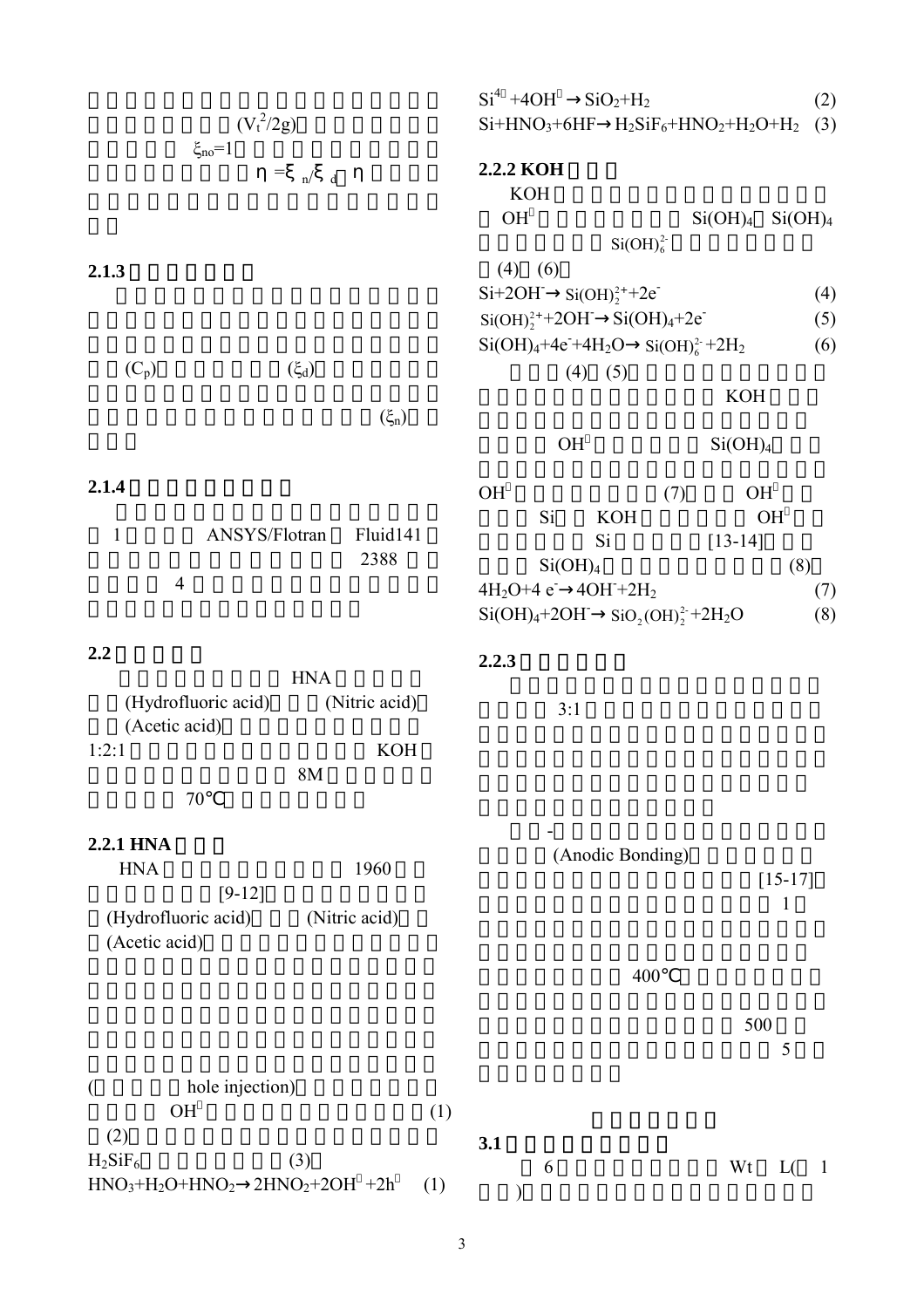|                      |                         |                     |         |                | <b>LPCVD</b> Nitride |              | 6000       |
|----------------------|-------------------------|---------------------|---------|----------------|----------------------|--------------|------------|
|                      |                         |                     |         |                | <b>KOH</b>           |              |            |
| 12<br>$\overline{4}$ |                         |                     |         | 11             | <b>KOH</b>           |              | $1\mu$     |
|                      |                         | 7(a)                |         | m/min          |                      | <b>LPCVD</b> | $Si-$      |
|                      | (separation)            | (backflow)          |         | rich Nitride   |                      | <b>KOH</b>   |            |
|                      |                         | (no stall)          | 12      |                |                      |              | 12         |
| 16                   |                         |                     |         | <b>KOH</b>     |                      | 13           | <b>KOH</b> |
|                      |                         |                     |         |                |                      |              |            |
|                      | 7(b)                    |                     |         |                |                      |              |            |
|                      |                         |                     |         | 3.4            |                      |              |            |
|                      | 16                      | 26                  |         |                |                      |              |            |
|                      |                         |                     |         |                |                      |              |            |
|                      |                         |                     |         |                |                      | Pyrex7740    |            |
|                      |                         |                     |         |                | Pyrex7740            |              |            |
|                      |                         | (transitory         |         |                |                      | $\,1\,$      |            |
| stall)               | 7(c)                    | 20                  |         |                | Pyrex7740            |              |            |
|                      | 26<br>40                |                     |         |                | $-500$<br>300        |              | 300V-700V  |
|                      |                         |                     |         |                | 14                   |              | Pyrex7740  |
|                      |                         |                     |         |                |                      |              |            |
|                      |                         |                     |         |                | <b>SEM</b>           |              |            |
|                      |                         |                     |         |                |                      |              |            |
|                      |                         |                     |         | 15             |                      |              |            |
|                      |                         |                     |         |                |                      |              |            |
|                      | (bistable steady stall) | 7(d)                | 32      |                |                      |              |            |
|                      |                         |                     |         |                |                      |              |            |
| 3.2                  | <b>HNA</b>              |                     |         | 3.5            |                      |              |            |
|                      |                         | <b>HNA</b>          |         |                |                      | 16           |            |
|                      |                         | (Hydrofluoric acid) |         | Pyrex7740      |                      |              |            |
| (Nitric acid)        |                         | (Acetic acid)       |         |                |                      | 17           |            |
|                      | 1:2:1                   |                     |         | <b>LOCTITE</b> |                      |              |            |
|                      | $5\mu$ m/min            | <b>HNA</b>          |         |                |                      |              |            |
| <b>LPCVD</b>         |                         |                     |         |                |                      |              |            |
|                      |                         |                     |         |                |                      |              |            |
|                      | $300$ /min              | 100                 |         |                |                      |              |            |
|                      |                         |                     |         | $100V_{pp}$    |                      |              |            |
|                      |                         |                     | Si-rich |                |                      |              |            |
| Nitride              | 6000                    | <b>LPCVD</b>        | $Si-$   |                | 18                   |              |            |
| rich Nitride         |                         |                     |         |                |                      |              |            |
| <b>HNA</b>           |                         | 8<br><b>RIE</b>     |         |                |                      |              |            |
| AZP4620              |                         |                     |         |                | <b>ANSYS</b>         |              |            |
| <b>SEM</b>           | 9                       | 10                  |         |                |                      |              |            |
|                      |                         |                     |         |                |                      |              |            |
| 3.3                  | <b>KOH</b>              |                     |         |                |                      |              |            |
|                      | KOH                     |                     |         | (1)            |                      |              |            |
|                      |                         | 1:2                 |         |                |                      |              |            |
|                      | <b>LPCVD</b>            | 2000                |         |                |                      |              |            |
| <b>RIE</b>           | AZP4620                 |                     |         |                |                      |              |            |
|                      |                         |                     |         |                |                      |              |            |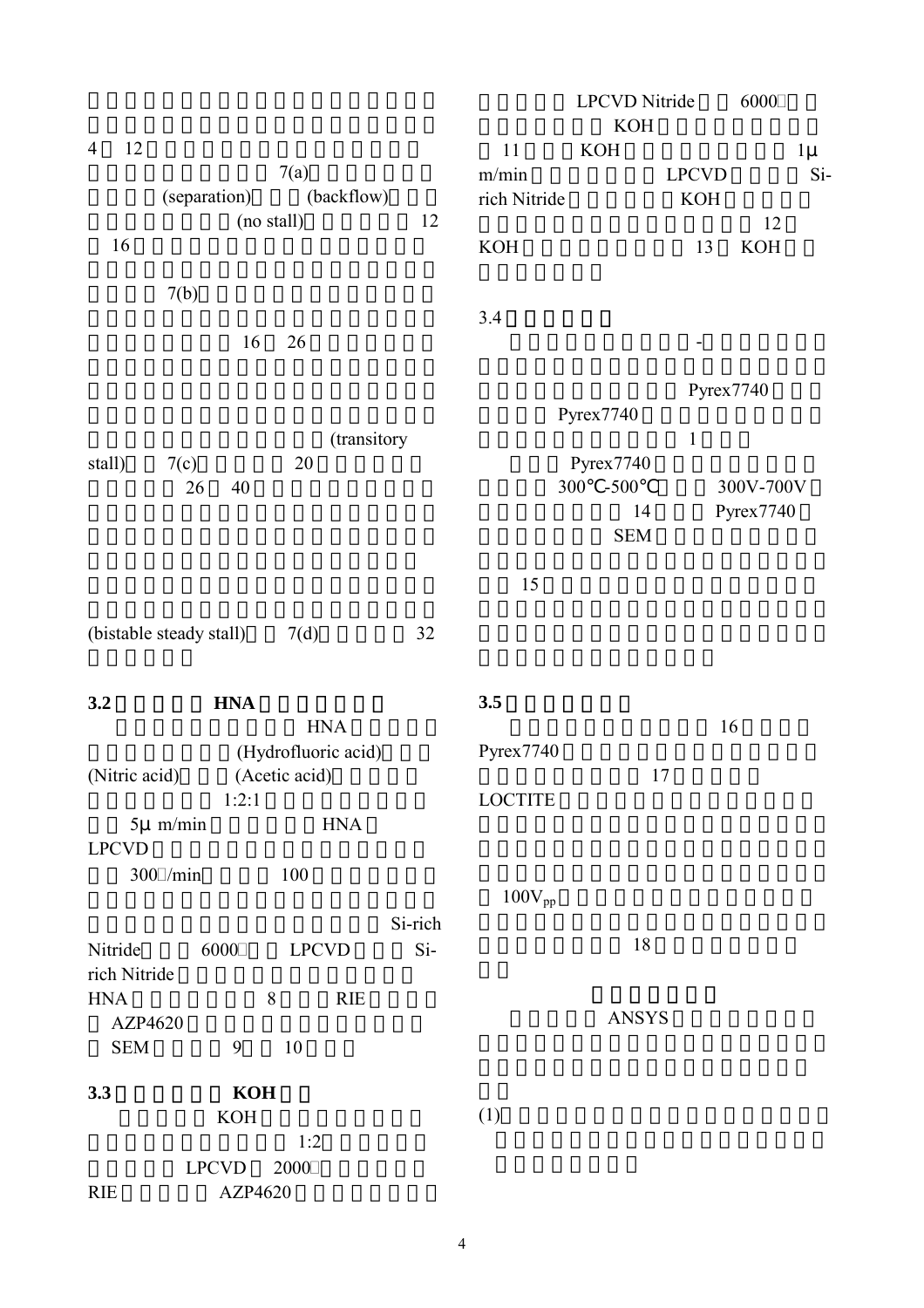(2)分析結果顯示微泵浦之最佳擴流器效率約 發生 12-16 度之擴流器角度,不過尚須實 (3) 微泵浦正面之 HNA 製程為非等向性蝕 器效率( ) (4) 微泵浦背面可利用 KOH 蝕刻成振動膜, (5) 陽極接合因表面不清潔、氣泡或玻璃中

 $(6)$  Pyrex $7740$ 300 -500 300V-700V

 $(7)$ 

- [1] A. Olsson, G. Stemme and E. Stemme, The first valve-less diffuser gas pump, Proc. 10<sup>th</sup> Int. Workshop Microelectromechanical Systems (IEEE MEMS '97), Nagoya, Japan, 26-30 Jan., pp.108-113, (1997).
- [2] A. Olsson, G. Stemme and E. Stemme, A valve-less planar pump with two pump with two pump chambers, Sensors and Actuators A, 46-47, pp.549-556, (1995).
- [3] A. Olsson, P. Enoksson, G. Stemme and E. Stemme, A valve-less planar pump in silicon, Proc.  $8<sup>th</sup>$  Int. Conf. Solid-State Sensor and Actuators (IEEE Transducers '95), Stockholm, Sweden, 25- 29 June, pp. 291-294, (1995).
- [4] A. Olsson, G. Stemme and E. Stemme, Diffuser-element design investigation for valve-less pumps, Sensors and Actuators A, 57, pp.137-143, (1996).
- [5] A. Olsson, P. Enoksson, G. Stemme and E. Stemme, Simulation studies of diffuser and nozzle elements for valve-less micropumps, Proc. 1997 Int. Conf. Solid-State Sensor and Actuators (IEEE Transducers '97), Chicago, USA, 16-19 June, pp. 1039-1042, (1997).
- [6] A. Olsson, P. Enoksson, G. Stemme and E. Stemme, An improved valve-less pump fabricated using deep reactive ion etching, Proc.  $9^{th}$  Int. Workshop Microelectromechanical Systems (IEEE

MEMS '96), San Diego, USA, Jan., pp.479-484, (1996).

- [7] X. N. Jiang, Z. Y. Zhou, X. Y. Huang, Y. Li, Y. Yang and C. Y. Liu, Micronozzle/diffuser flow and its application in micro valveless pumps, Sensors and Actuators A, 70, pp.81-87, (1998).
- [8] A. Olsson, G. Stemme and E. Stemme, Numerical and experimental studies of flat-walled diffuser elements for valve-less micropumps, Sensors and Actuators A, 84, pp.165-175, (2000).
- [9] H.Robbins and B.Schwartz, "Chemical Etching of Silicon-I. The System, HF, HNO3 andH2O", J. Electrochem. Soc. 106, 505-508, (1959).
- [10] H.Robbins and B.Schwartz, "Chemical Etching of Silicon-II. The System, HF,  $HNO<sub>3</sub>, H<sub>2</sub>O$  and  $HC<sub>2</sub>C<sub>3</sub>O<sub>2</sub>$ ", J. Electrochem. Soc. 107, 108-111, (1960).
- [11] B.Schwartz and H.Robbins, "Chemical Etching of Silicon-III. A Temperature Studyinthe Acid System", J. Electrochem. Soc. 108, 365-372, (1961).
- [12] B.Schwartz and H.Robbins, "Chemical Etching of Silicon-IV. Etching Technology", J. Electrochem. Soc. 123, 1903-1909, (1976).
- [13] H.Seidel, L.Csepregi, A.Heuberger and H.Baumgartel, "Anisotropic Etching of Crystalline Silicon in Alkaline Solution-Part II. Influence of Dopants", J. Electrochem. Soc., 137, 3626-3632, (1990).
- [14] H.Seidel, L.Csepregi, A.Heuberger and H.Baumgartel, "Anisotropic Etching of Crystalline Silicon in Alkaline Solution-Part I. Orientation Dependence and Behavior of Passivation Layers", J. Electrochem. Soc., 137, 3612-3626, (1990).
- [15] D.E. Carlson, K.W. Hang, and G.F. Stockdale, Ion Depletion of Glass at a Blocking Anode: II, Properties of Ion-Depleted Glass, J. Amer. Ceram. Soc., Vol. 57, No. 7, pp 295-300July, (1974).
- [16] Y.C. Lin: Ph.D. Dissertation, University of Illinois at Chicago, (1996).
- [17] S.M. Sze: Semiconductor Sensors, New York, John Wiley & Sons, Inc., (1994).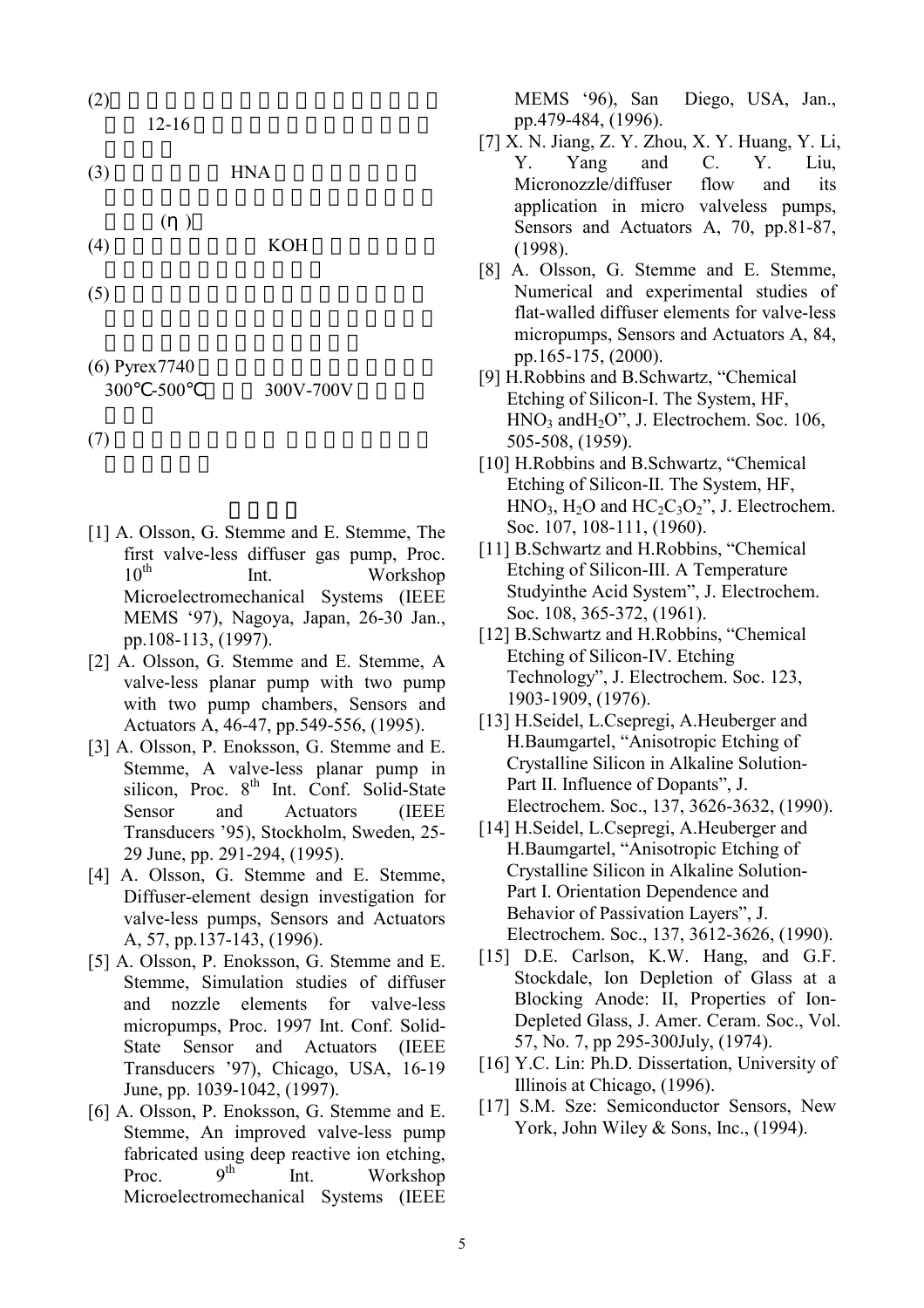1. Pyrex7740

|                                | $(\mu$ m) |                       |
|--------------------------------|-----------|-----------------------|
| $P$ <sub>V</sub> $r$ ex $7740$ | $500+25$  | $3.25 \times 10^{-7}$ |
|                                | $500+25$  | $3.09\times10^{-7}$   |

















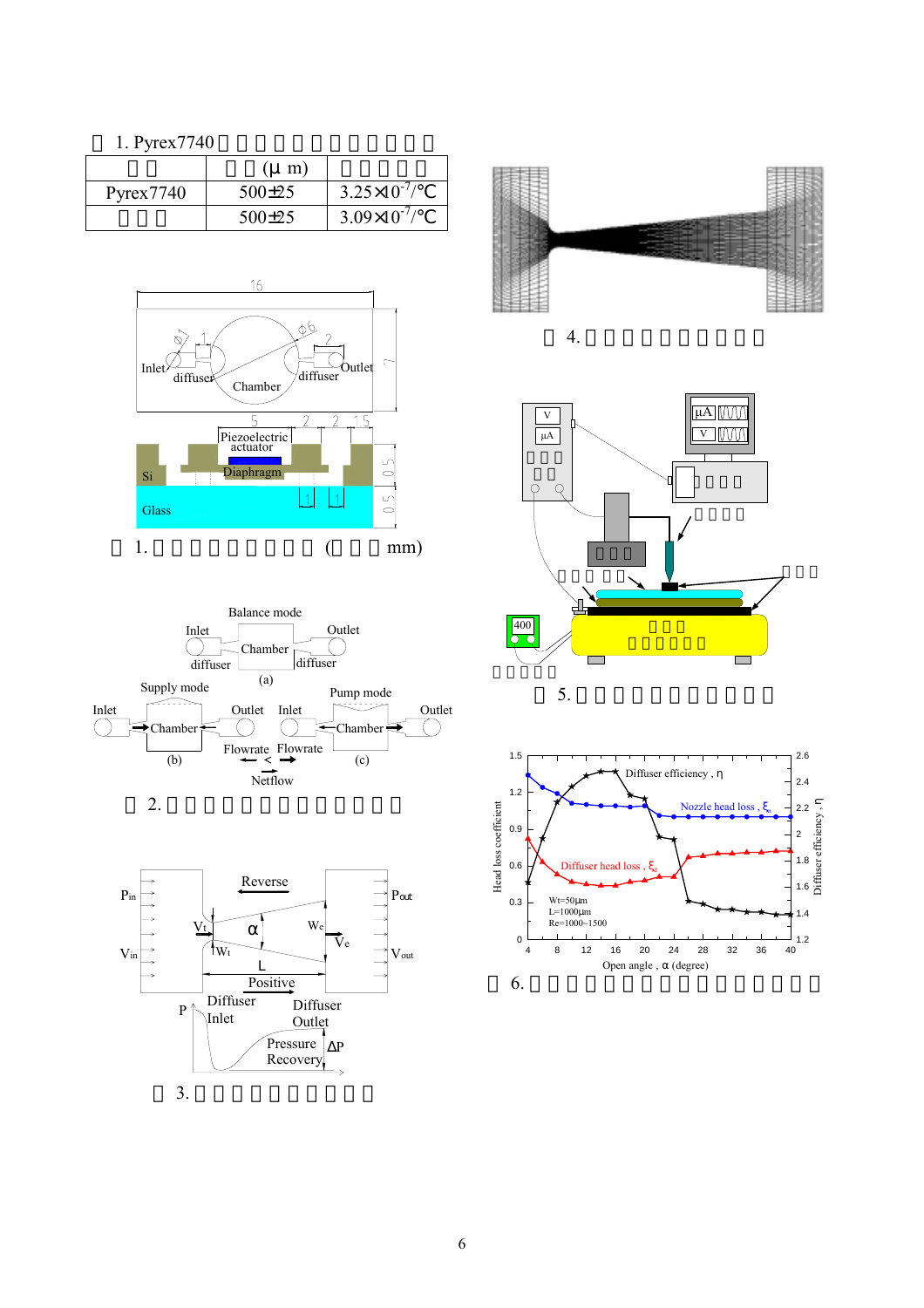



7(b).  $\alpha = 14^{\circ}$ 



7(c).  $α=20°$ 









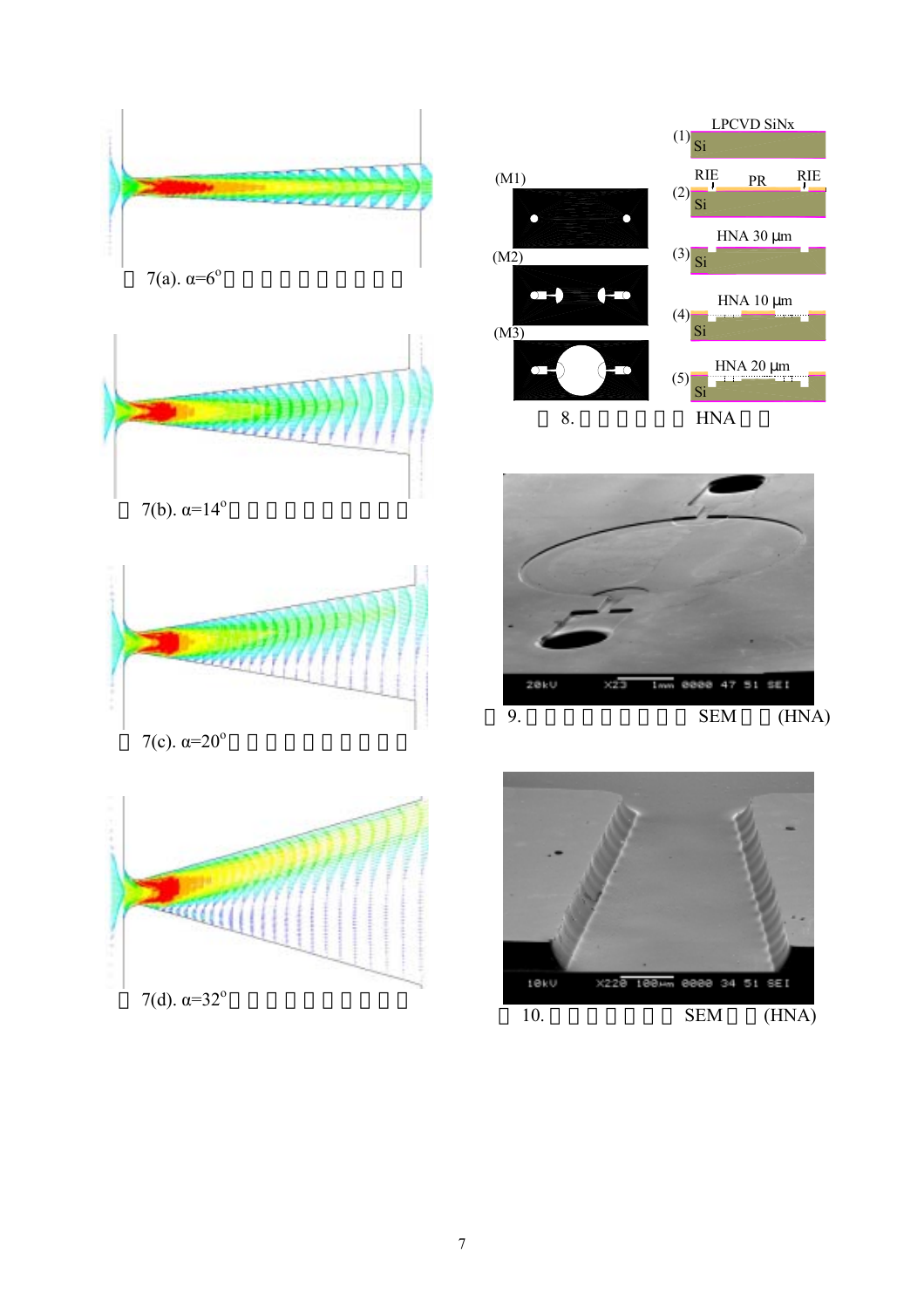













18. 一元  $\mathbb{R}^n$ 

瞬間